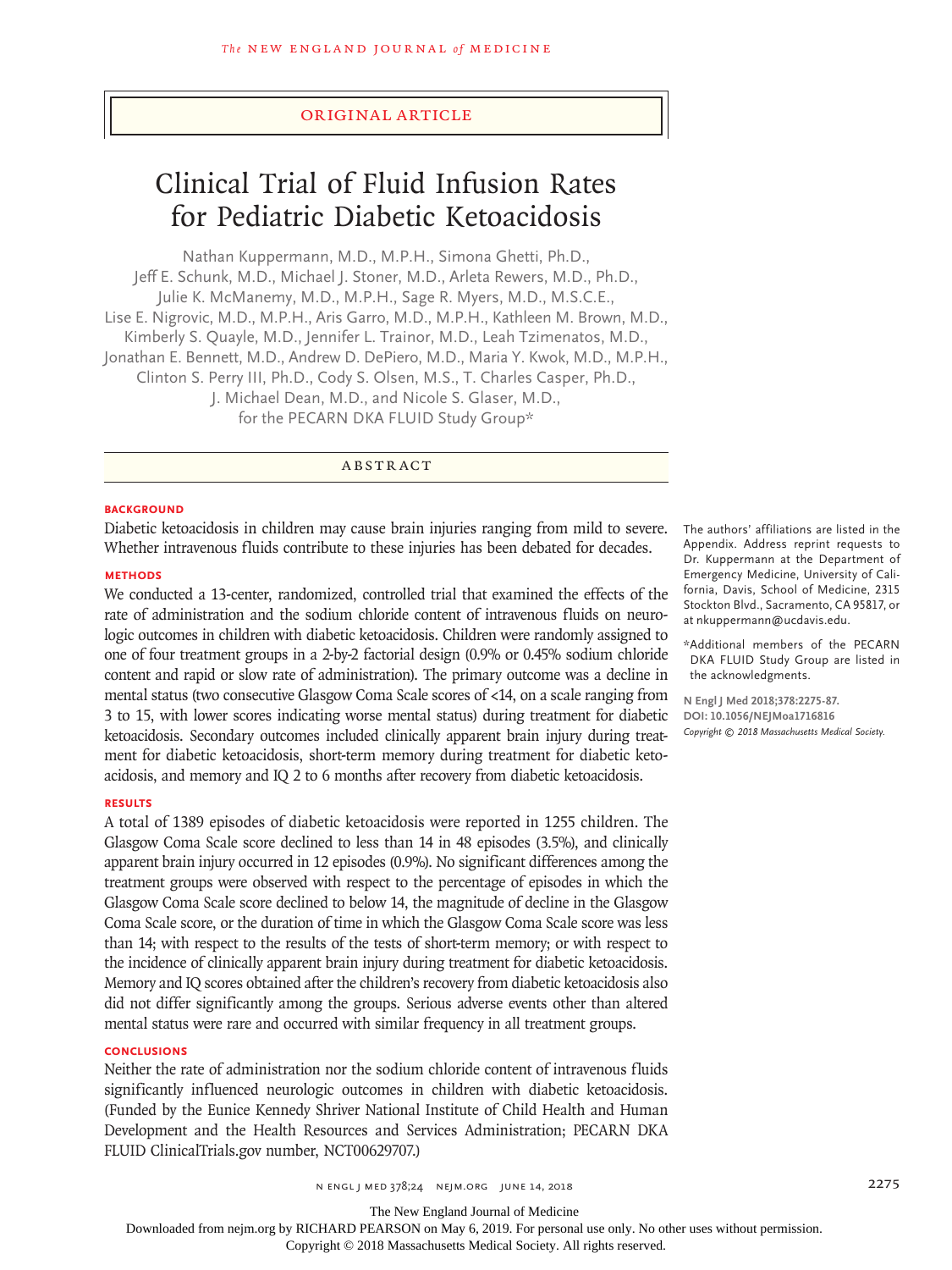**CLINICALLY APPARENT BRAIN INJURIES**<br>
occur in 0.5 to 0.9% of episodes of dia-<br>
betic ketoacidosis in children; these brain<br>
injuries manifest as sudden neurologic decline occur in 0.5 to 0.9% of episodes of diabetic ketoacidosis in children; these brain and are often associated with morbidity and mortality.<sup>1-3</sup> Among patients without obvious neurologic decline during treatment for diabetic ketoacidosis, subtle neurologic alterations are often present after recovery, including deficits in memory, attention, and  $IQ^{4-7}$  and changes in cerebral microstructure.4,8,9

*A Quick Take is available at NEJM.org*

оı

Early theories to explain diabetic ketoacidosis– related brain injury suggested that rapid administration of intravenous fluids reduces serum osmolality, which results in brain swelling. $10,11$ Therefore, many treatment protocols for diabetic ketoacidosis in children advocate slow rehydration with isotonic fluids. Retrospective reviews have been used to support these strategies; however, those studies are subject to bias owing to the higher rates of brain injury that have been seen in children who are more dehydrated<sup>2</sup> and therefore receive larger volumes of fluid. In addition, such studies have often included patients who had been selectively referred because of the severity of their illness from facilities that were often not specifically pediatric centers and that used treatment protocols that differed from those at pediatric centers.10,12,13 Rates of clinically apparent brain injury have remained stable over time, $2,14,15$  and properly controlled retrospective studies have not shown associations between the fluid administration rate and brain injury.<sup>2,3</sup> Instead, data suggest that brain injury may result from abnormalities in cerebral perfusion and inflammation that occur during episodes of diabetic ketoacidosis.<sup>2,16</sup> In the current trial, we investigated the effects of specific intravenous fluid regimens on neurologic outcomes in children with diabetic ketoacidosis.

#### Methods

## **Overview of the Trial**

We conducted this randomized, controlled trial at 13 emergency departments in the Pediatric Emergency Care Applied Research Network (PECARN), all of which were located in urban centers in the United States. We used a 2-by-2 factorial design to compare four rehydration treatment regimens in children with diabetic ketoacidosis (Table 1).<sup>17</sup> We evaluated the effects

of rehydration rate and fluid sodium chloride content on neurocognitive outcomes, including neurologic status during the episode of diabetic ketoacidosis and memory and IQ after recovery from diabetic ketoacidosis. Details of the trial methods were published previously<sup>17</sup> and are also provided in the protocol, available with the full text of this article at NEJM.org.

# **Trial Oversight**

The trial was designed by the first and last authors (principal investigators), with input from site investigators; collaborators from the PECARN data coordinating center; the PECARN quality, safety, and regulatory affairs subcommittee; the PECARN protocol review and development subcommittee; and the PECARN grant writing and publications subcommittee. Research coordinators collected the data under the supervision of the site investigators. The PECARN data coordinating center was responsible for data quality control and analyses. A data and safety monitoring board, which oversaw the conduct of the trial, included an expert in each of the following disciplines: emergency medicine, pediatric critical care, pediatric endocrinology, neuropsychology, and biostatistics. The data and safety monitoring board convened before enrollment, at the time of three scheduled interim efficacy analyses, and at the time of four additional scheduled reviews of safety, enrollment, and follow-up data. The authors vouch for the accuracy and completeness of the data and analyses and for the fidelity of the trial to the protocol. There was no industry funding for this trial, and there were no agreements concerning confidentiality of the data between the sponsor and the authors or institutions. All the authors reviewed drafts of the manuscript and agreed with the decision to submit the manuscript for publication.

# **Patients**

Children were eligible for enrollment in the trial if they were between 0 and 18 years of age and had received a diagnosis of diabetic ketoacidosis (defined as a blood glucose level of >300 mg per deciliter [16.7 mmol per liter] and either a venous pH of <7.25 or a serum bicarbonate level of <15 mmol per liter). Key exclusion criteria17 were underlying disorders that could affect mental status testing or neurocognitive evaluation; concurrent alcohol or narcotics use, head trauma,

2276 **n** engl j med 378;24 nejm.org June 14, 2018

The New England Journal of Medicine

Downloaded from nejm.org by RICHARD PEARSON on May 6, 2019. For personal use only. No other uses without permission.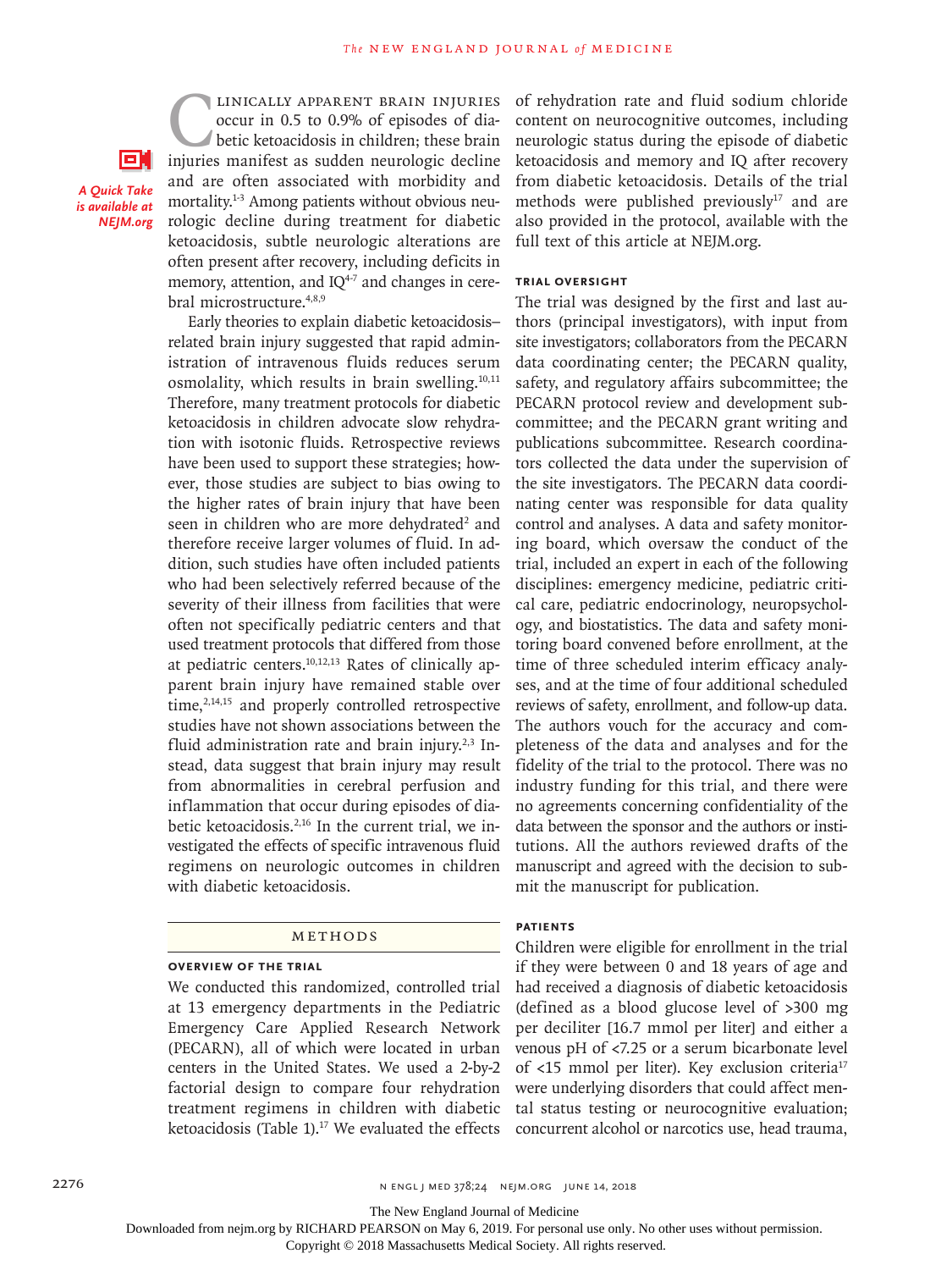or other conditions that could affect neurologic function; diabetic ketoacidosis for which the patient had already received substantial treatment; known pregnancy; or factors for which treating physicians determined that a specific fluid and electrolyte therapy was necessary. Children who presented with a Glasgow Coma Scale score of 11 or lower (on a scale ranging from 3 to 15, with lower scores indicating worse mental status) were excluded after year 2 because many participating clinicians believed that fluid regimens for such children should not be determined on the basis of randomization.

# **Treatments**

Written informed consent was obtained from the parents or guardians of all enrolled patients. Assent was obtained from patients whose age met the minimum age for assent according to their local institutional review board. Children were then randomly assigned to one of four treatment regimens: fast rate of rehydration with fluid that had 0.45% sodium chloride content, fast rate of rehydration with fluid that had 0.9% sodium chloride content, slow rate of rehydration with fluid that had 0.45% sodium chloride content, and slow rate of rehydration with fluid that had 0.9% sodium chloride content. Details of the treatment regimens are provided in Table 1. Randomization was stratified according to baseline Glasgow Coma Scale score (14 or 15 vs. <14) and center (if the Glasgow Coma Scale score was  $\langle 14 \rangle$ .<sup>17</sup> To avoid excessive restriction of the population available for enrollment, patients who had previously undergone randomization and subsequently had another episode of diabetic ketoacidosis during the trial were eligible to undergo randomization a second time. A patient could undergo randomization no more than twice. Additional details are provided in the Statistical Analysis section and in the protocol.

Treatment for diabetic ketoacidosis other than the rate of administration and the sodium chloride content of the fluid was identical in the four treatment groups.17 After administration of intravenous fluid boluses, insulin treatment was initiated as a continuous intravenous infusion at a rate of 0.1 U per kilogram of body weight per hour. To prevent hypoglycemia during insulin treatment, dextrose was added to the study fluids when the serum glucose level declined below 200 to 300 mg per deciliter (11.1 to 16.7 mmol

| Table 1. Treatment Regimens.                                                                                                                                                                                                                                                                                                                                                                                                                                                                                                                                                                                                                                                                                                                                              |                                                                                                                                                                                                          |                                                                                                                                                                                                                                                                  |                                                                                     |                                                                                     |
|---------------------------------------------------------------------------------------------------------------------------------------------------------------------------------------------------------------------------------------------------------------------------------------------------------------------------------------------------------------------------------------------------------------------------------------------------------------------------------------------------------------------------------------------------------------------------------------------------------------------------------------------------------------------------------------------------------------------------------------------------------------------------|----------------------------------------------------------------------------------------------------------------------------------------------------------------------------------------------------------|------------------------------------------------------------------------------------------------------------------------------------------------------------------------------------------------------------------------------------------------------------------|-------------------------------------------------------------------------------------|-------------------------------------------------------------------------------------|
| Variable                                                                                                                                                                                                                                                                                                                                                                                                                                                                                                                                                                                                                                                                                                                                                                  | Fast Administration of 0.45%<br>Sodium Chloride Solution                                                                                                                                                 | Fast Administration of 0.9%<br>Sodium Chloride Solution                                                                                                                                                                                                          | Slow Administration of 0.45%<br>Sodium Chloride Solution                            | Slow Administration of 0.9%<br>Sodium Chloride Solution                             |
| Standard initial fluid bolus*                                                                                                                                                                                                                                                                                                                                                                                                                                                                                                                                                                                                                                                                                                                                             | 10 ml per kilogram bolus of 0.9%<br>sodium chloride solution                                                                                                                                             | 10 ml per kilogram bolus of 0.9%<br>sodium chloride solution                                                                                                                                                                                                     | 10 ml per kilogram bolus of 0.9%<br>sodium chloride solution                        | 10 ml per kilogram bolus of 0.9%<br>sodium chloride solution                        |
| Additional intravenous fluid bolus                                                                                                                                                                                                                                                                                                                                                                                                                                                                                                                                                                                                                                                                                                                                        | solution<br>chloride                                                                                                                                                                                     | 10 ml per kilogram of 0.9% sodium   10 ml per kilogram of 0.9% sodium   No additional bolus<br>chloride solution                                                                                                                                                 |                                                                                     | No additional bolus                                                                 |
| Assumed fluid deficit                                                                                                                                                                                                                                                                                                                                                                                                                                                                                                                                                                                                                                                                                                                                                     | 10% of body weight                                                                                                                                                                                       | 10% of body weight                                                                                                                                                                                                                                               | 5% of body weight                                                                   | 5% of body weight                                                                   |
| Process for replacement of deficit                                                                                                                                                                                                                                                                                                                                                                                                                                                                                                                                                                                                                                                                                                                                        | During the initial 12 hours, replace<br>half the fluid deficit, plus main-<br>fluids. Then replace re-<br>nance fluids, during the subse-<br>maining deficit, plus mainte-<br>quent 24 hours.<br>tenance | During the initial 12 hours, replace<br>half the fluid deficit, plus main-<br>tenance fluids. Then replace re-<br>nance fluids, during the subse-<br>maining deficit, plus mainte-<br>quent 24 hours.                                                            | fluids, evenly during a period of<br>Replace deficit, plus maintenance<br>48 hours. | fluids, evenly during a period of<br>Replace deficit, plus maintenance<br>48 hours. |
| Fluid used for replacement of deficit                                                                                                                                                                                                                                                                                                                                                                                                                                                                                                                                                                                                                                                                                                                                     | 0.45% sodium chloride solution                                                                                                                                                                           | 0.9% sodium chloride solution                                                                                                                                                                                                                                    | 0.45% sodium chloride solution                                                      | 0.9% sodium chloride solution                                                       |
| * Initial fluid bolus volumes were subtracted from the fluid deficit that was used to calculate the rate of fluid replacement. Fluid boluses could be repeated at the discretion of the treating<br>physician to restore peripheral perfusion and hemodynamic stability. Insulin treatment was initiated after the initial intravenous fluid boluses as a continuous intravenous infusion at<br>phosphate. Potassium salts used for replacement were identical among the groups at each site but varied among the trial sites<br>16.7 mmol per liter) to maintain the serum glucose level between 100 and 200 mg per deciliter (5.6 to 11.1 mmol per liter).<br>rate of 0.1 U per kilogram of body weight per hour.<br>t Replacement of potassium was provided with the u |                                                                                                                                                                                                          | Dextrose was added to the intravenous fluids when the serum glucose level declined to below 200 to 300 mg per deciliter (11.1 to<br>use of an equal mixture of potassium chloride and potassium phosphate or an equal mixture of potassium acetate and potassium |                                                                                     | a                                                                                   |

The New England Journal of Medicine

Downloaded from nejm.org by RICHARD PEARSON on May 6, 2019. For personal use only. No other uses without permission.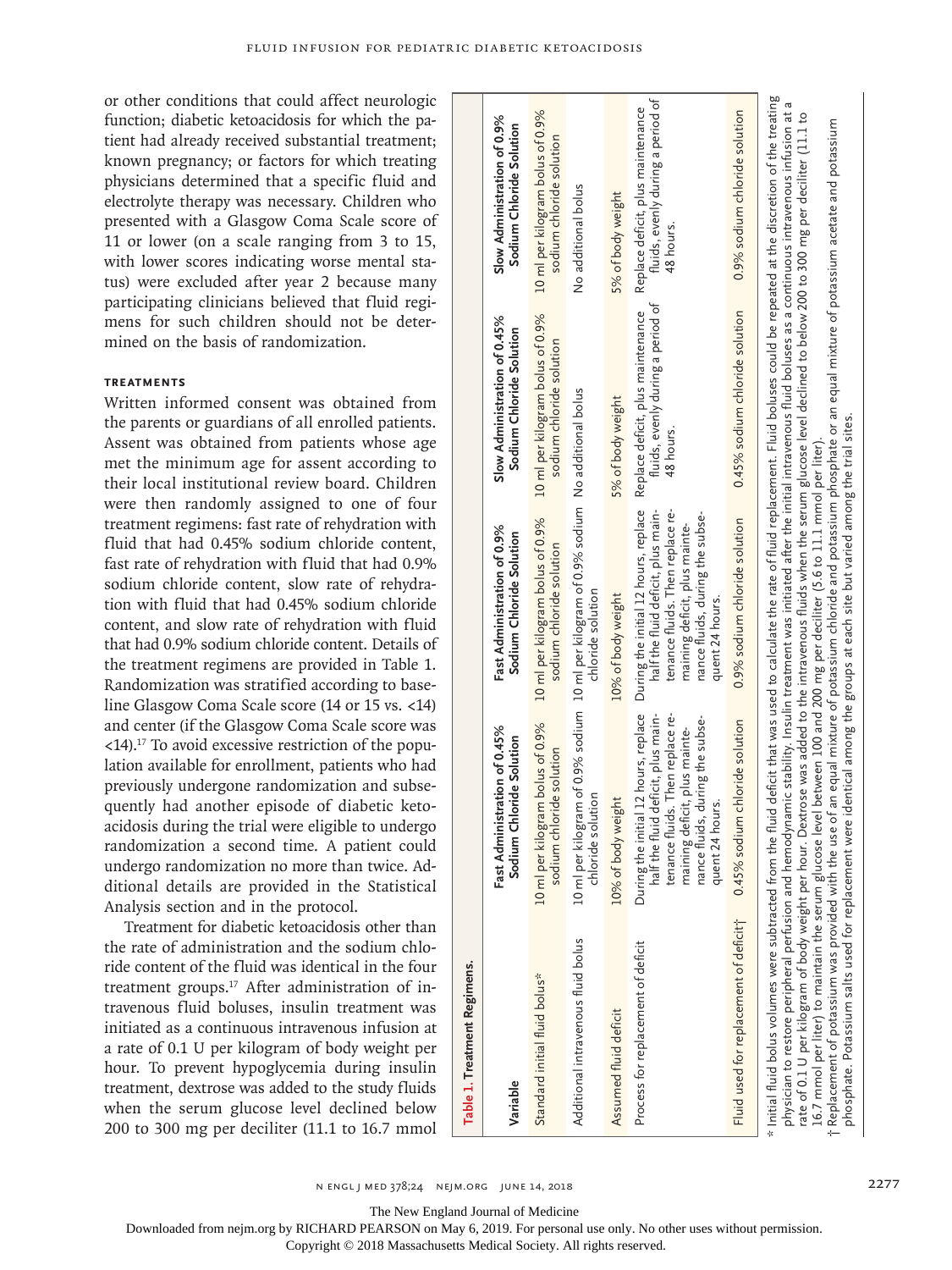per liter). Patients and their parents or guardians were unaware of the treatment-group assignments. It was not possible for clinicians to be unaware of the treatment-group assignments because of the need to know the fluid protocol for clinical decision making.

# **Outcomes**

The primary trial outcome was deterioration of neurologic status (as evidenced by two consecutive Glasgow Coma Scale scores of <14 during any hour within the first 24 hours of treatment for diabetic ketoacidosis). Secondary outcomes included short-term memory during treatment for diabetic ketoacidosis (forward and backward digit-span recall; scores range from 0 to 16, with higher scores indicating better short-term mem- $\text{or}$ y)<sup>18</sup>; clinically apparent brain injury (defined as a deterioration in neurologic status leading to initiation of hyperosmolar therapy or endotracheal intubation or resulting in death) during treatment for diabetic ketoacidosis; and shortterm memory, contextual memory, and IQ 2 to 6 months after the episode of diabetic ketoacidosis. In the digit span test, participants are asked to repeat a sequence of numbers presented orally. In the "forward" task, participants are asked to repeat numbers in order, as presented. In the "backward" task, participants are asked to list the numbers in reverse order. The test stops when participants report the incorrect sequence twice for a given digit-span length.

To address variations in the diagnosis of clinically apparent brain injury, records of encounters with patients in which hyperosmolar therapy, endotracheal intubation, or death were documented were reviewed by an adjudication committee that included two pediatric critical care physicians and one pediatric emergency medicine physician, all of whom were unaware of the treatment-group assignments. Committee members confirmed or rejected each diagnosis of clinically apparent brain injury on the basis of published criteria.19

# **Assessments**

# *Assessments of Mental Status*

Glasgow Coma Scale scores were assessed at enrollment and hourly thereafter. Glasgow Coma Scale scores of less than 14 were confirmed by repeating the test 15 minutes later. For children 3 years of age or older, digit-span tests were conducted at enrollment and every 4 hours thereafter during normal waking hours. Glasgow Coma Scale and digit-span assessments continued for 24 hours or until resolution of diabetic ketoacidosis (as defined by the transition to subcutaneous insulin) if diabetic ketoacidosis resolved before the 24-hour time point.

## *Assessments of Memory Function and IQ*

Patients 3 to 18 years of age were asked to return 2 to 4 months after discharge from the hospital for neurocognitive assessment but were allowed to return up to 6 months after discharge. Neurocognitive testing was rescheduled in the event of either hypoglycemia (defined as a glucose level of <70 mg per deciliter [3.9 mmol per liter]) or ketosis (defined as the presence of moderate or large urine ketones).

IQ was evaluated with the use of the Wechsler Abbreviated Scale of Intelligence<sup>20</sup> (in patients 6 years of age or older) and the Wechsler Preschool and Primary Scale of Intelligence short form (in patients  $3$  to  $5$  years of age).<sup>21</sup> At the same testing session, the digit-span test was repeated, and contextual memory was assessed with color and spatial-position tasks, $17$  which evaluated item recognition and recollection of contextual detail. Shorter and simpler versions of these tasks were used for children 3 to 5 years of age.17 Research personnel who conducted the cognitive testing and recorded outcome data were unaware of the treatment-group assignments, as were the trial investigators who oversaw this process.

## **Statistical Analysis**

The primary analyses were performed according to the intention-to-treat principle. We also performed secondary analyses in the per-protocol population (which included patients who underwent randomization and received trial fluids per the protocol) and in the safety population (which included all patients who received any trial fluid) (details are provided in the protocol). Patients who had Glasgow Coma Scale scores of 14 or 15 at baseline were included in the primary analyses. Because patients who had Glasgow Coma Scale scores of less than 14 at baseline had already met the criterion for the primary outcome before enrollment, such patients were not included in the primary analyses but were included in the secondary analyses. Distinct encounters

The New England Journal of Medicine

Downloaded from nejm.org by RICHARD PEARSON on May 6, 2019. For personal use only. No other uses without permission.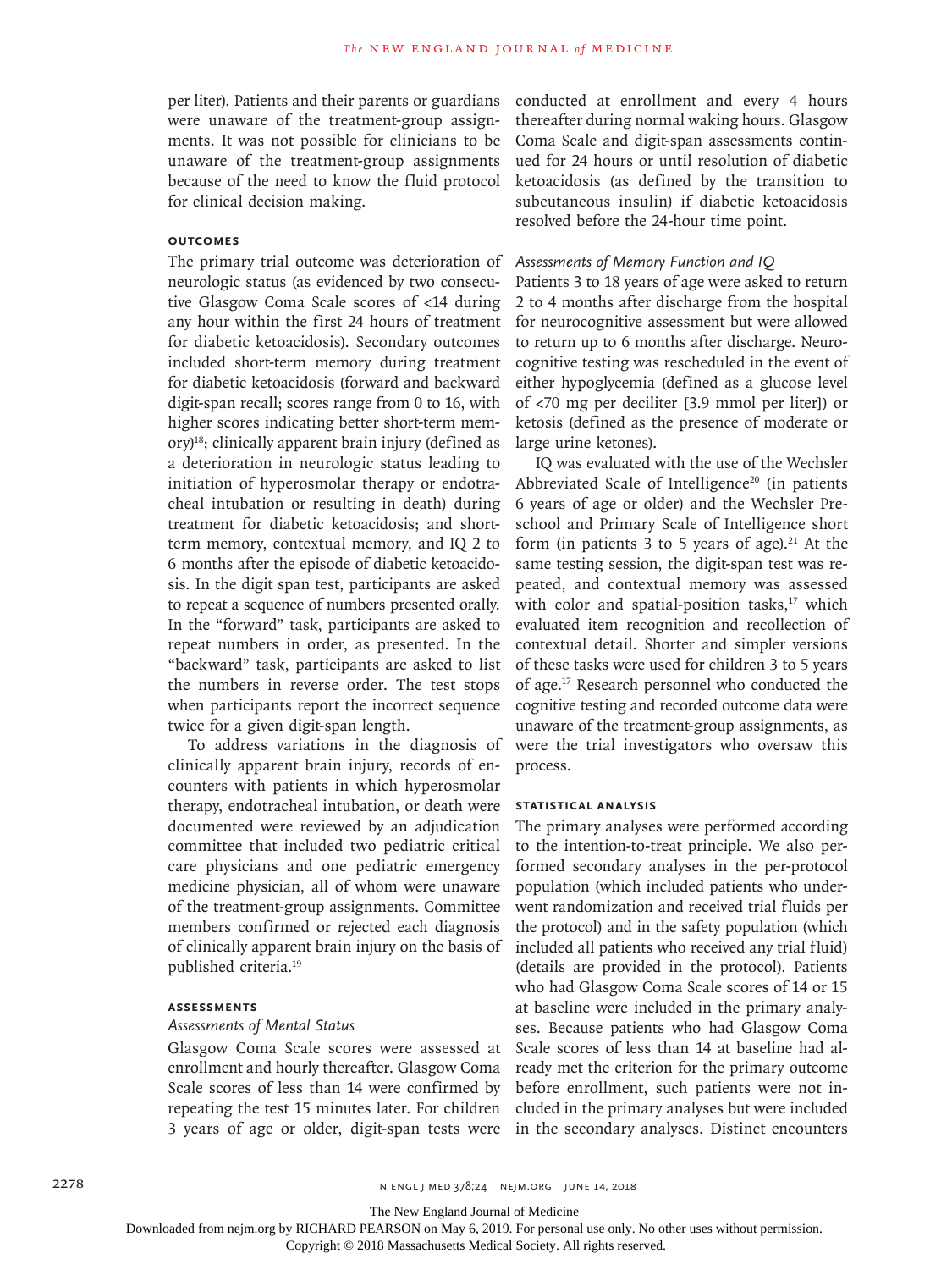with the same patient were considered to be independent events. Given that patients who underwent randomization a second time could have been randomly assigned to a treatment regimen that was different from the first regimen they had been assigned to, a single patient could be represented in more than one treatment group in the analyses. Cochran–Mantel–Haenszel tests were used to test the effects of the rate of administration and of the sodium chloride content of the fluid. Each of these factors was tested with the use of P values that were adjusted for multiplicity at a two-sided alpha level of 0.025.

We analyzed the magnitude of the decline in the Glasgow Coma Scale score and the duration of time in which the Glasgow Coma Scale score was less than 14 using Van Elteren tests, with adjustment for stratification variables. The incidence of clinically apparent brain injury was evaluated with the use of a Cochran–Mantel– Haenszel test. We tested for treatment interactions using regression models. To evaluate digitspan scores, we used a linear mixed-effects model to estimate time-dependent effects of the rate of administration and the sodium chloride content of the fluid. We assigned a digit-span score of zero in cases in which a patient had a Glasgow Coma Scale score of less than 14 to account for digit-span scores that could not be measured owing to mental status alterations. A random intercept and slope term for patient encounters and similar fixed terms for trial centers were included in the model.

The main analysis of memory function was based on the average of the children's correct recall rates of items in association with their color background or spatial location. Scores were excluded from the analysis if chance recognition of previously viewed items was observed (sensitivity index of <0.50; 5% of tests). Memory scores and IQ were compared with the use of a Van Elteren test, with adjustment for stratification variables. In cases in which a patient had more than one valid follow-up measurement, only the first measurement was included in the analysis. Significance levels for digit-span score and memory function were adjusted for multiple comparisons with the use of the Holm procedure.

We also analyzed treatment effects in prespecified subgroups defined according to age (<6 years vs. ≥6 years), Glasgow Coma Scale score

at baseline, and history of diabetic ketoacidosis (yes vs. no) using regression models, with adjustment for stratification variables. The overall type I error rate for the subgroup analyses was preserved at 0.05. Using the same methods, we explored treatment effects in eight subgroups defined according to various baseline characteristics that are associated with more severe diabetic ketoacidosis; results from four of these subgroups are reported and should be interpreted with caution owing to multiple comparisons. The analyses of statistical power and sample size have been described previously.<sup>17</sup> Our target sample size was 1360 patient encounters involving children who had baseline Glasgow Coma Scale scores of 14 or 15 (i.e., 1360 episodes of diabetic ketoacidosis that could be included in the primary analysis).

Two-sided O'Brien–Fleming stopping boundaries at the time of each interim efficacy analysis were calculated with the use of the alpha-spending function approach. The thresholds for significance at the first, second, and third interim analyses were 0.000006, 0.0008, and 0.0075, respectively. No safety concerns were identified, and the trial proceeded to completion.

#### **RESULTS**

# **Patients**

From February 2011 through September 2016, a total of 1255 children were randomly assigned to one of the four treatment regimens (Table 1). Among these 1255 patients, 132 had a second episode of diabetic ketoacidosis and underwent randomization a second time during the trial. Two additional patients who had a third episode of diabetic ketoacidosis inadvertently underwent randomization a third time. Therefore, a total of 1389 distinct episodes of diabetic ketoacidosis were evaluated. Patient enrollment and randomization status are shown in Figure 1. Demographic and clinical characteristics of the children, including status with respect to history of diabetes, did not differ significantly among the four groups (Table 2). Adherence to the assigned treatment regimens was excellent (Figs. S1 and S2 in the Supplementary Appendix, available at NEJM.org). Enrollment varied among the emergency departments; the number of patient encounters ranged from 23 to 239 (Table S1 in the Supplementary Appendix).

The New England Journal of Medicine

Downloaded from nejm.org by RICHARD PEARSON on May 6, 2019. For personal use only. No other uses without permission.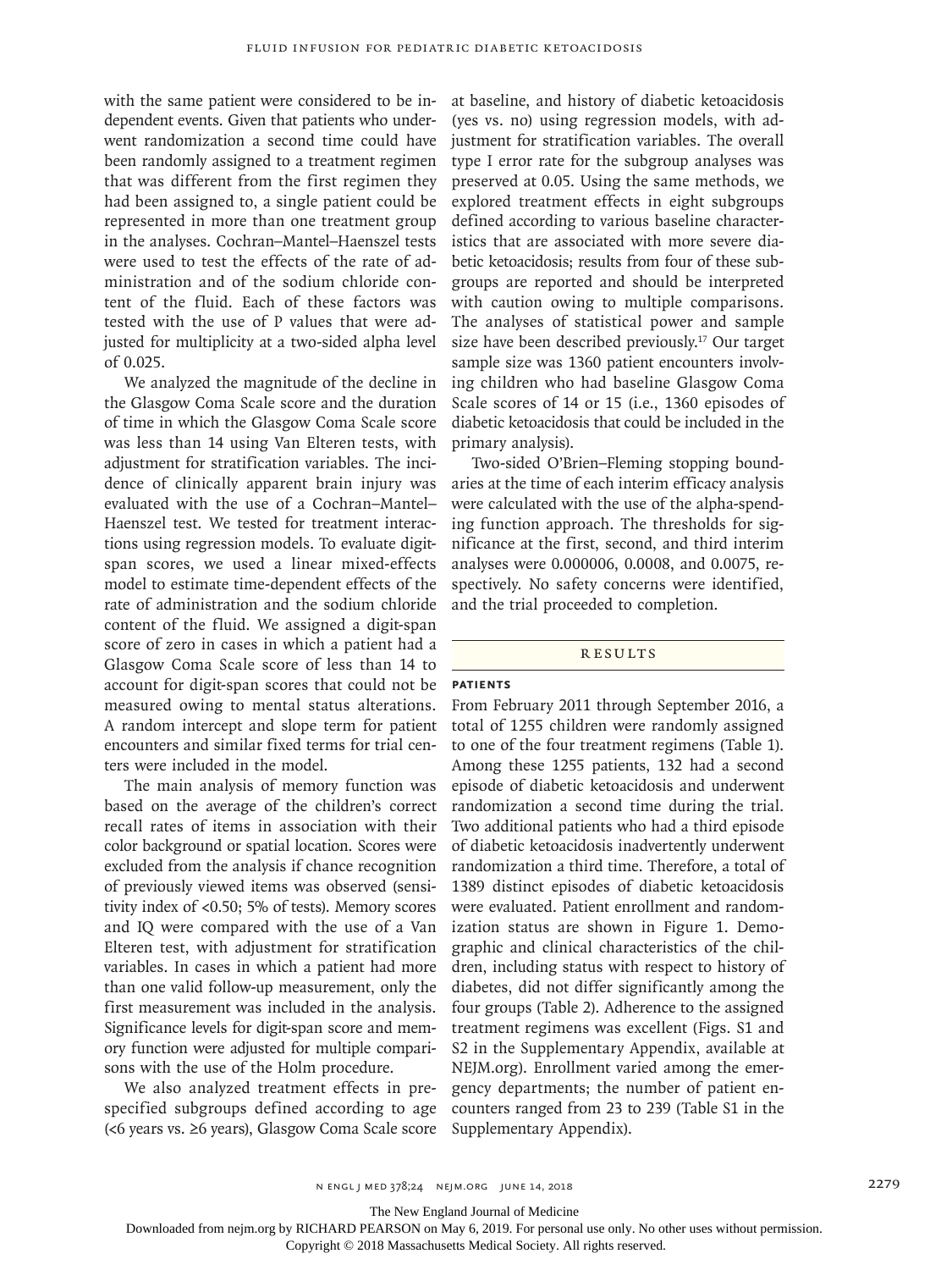#### **The NEW ENGLAND JOURNAL of MEDICINE**



# **Mental Status during Treatment for Diabetic Ketoacidosis**

In 1361 episodes of diabetic ketoacidosis (98.0%),

children presented with Glasgow Coma Scale these episodes (Table 3). A total of 22 episodes scores of 14 or 15, and these episodes were (1.6%) resulted in the children receiving hypertherefore included in the primary analysis. During the course of the trial, the Glasgow Coma Scale score declined to below 14 in 48 (3.5%) of

The New England Journal of Medicine

Downloaded from nejm.org by RICHARD PEARSON on May 6, 2019. For personal use only. No other uses without permission.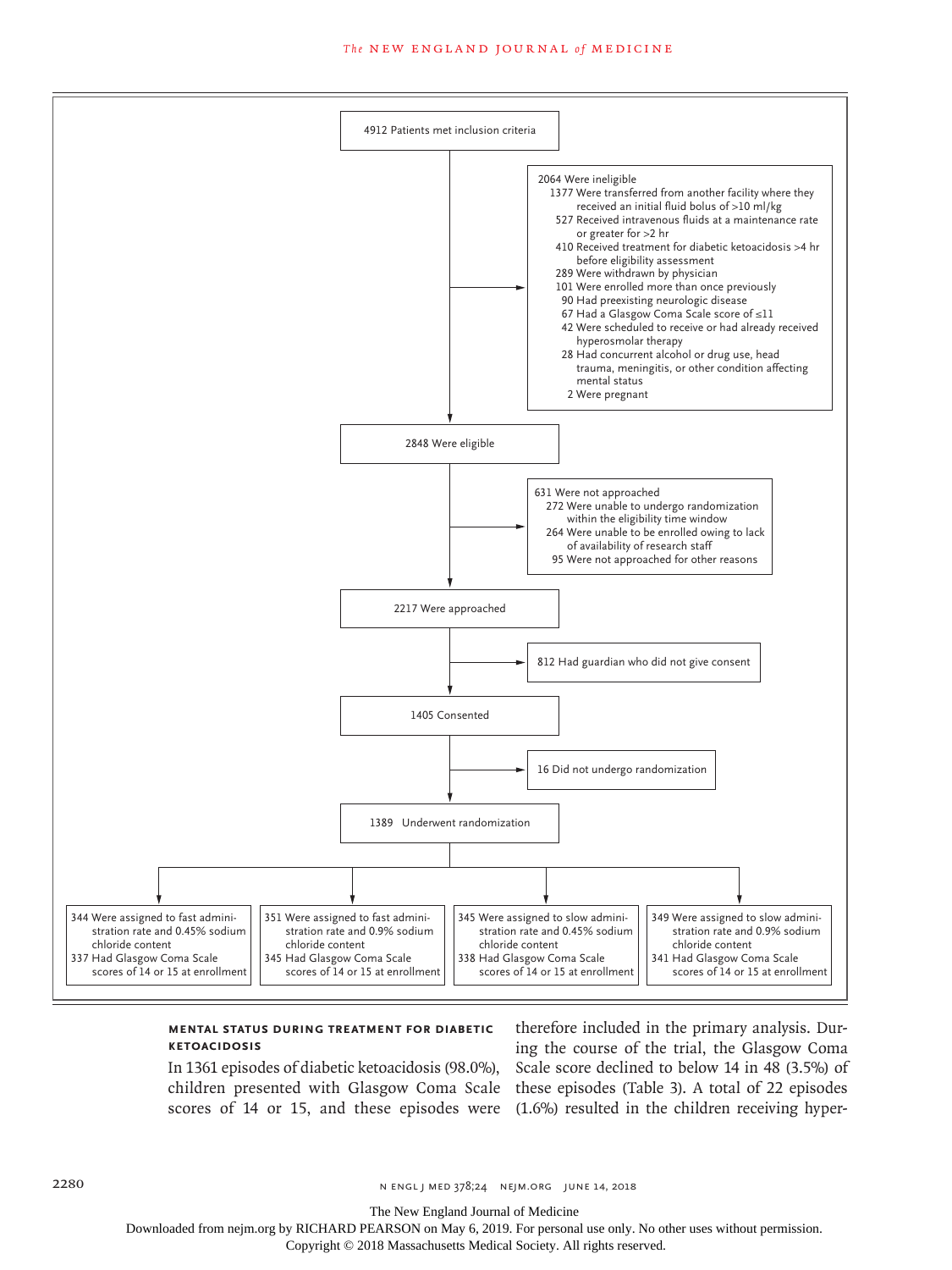**Figure 1 (facing page). Enrollment and Randomization.** A total of 586 patients met multiple ineligibility criteria. Three patients who had a Glasgow Coma Scale score of 11 or lower were enrolled before the implementation of this exclusion criterion. Patients were permitted to undergo randomization a second time if they had a second episode of diabetic ketoacidosis during the trial, with each randomization considered to be a distinct encounter; hence, some children are represented more than once in this figure. A total of 1255 patients underwent randomization initially. Among these 1255 patients, 132 had a second episode of diabetic ketoacidosis and underwent randomization a second time during the trial. Two additional patients who had a third episode of diabetic ketoacidosis inadvertently underwent randomization a third time. Therefore, a total of 1389 distinct episodes of diabetic ketoacidosis were evaluated, as shown here. Enrollment sites were located in Boston, MA, Chicago, IL, Columbus, OH, Denver, CO, Houston, TX, New York, NY, Philadelphia, PA, Providence, RI, Sacramento, CA, Salt Lake City, UT, St. Louis, MO, Washington, DC, and Wilmington, DE.

osmolar therapy for possible cerebral edema or brain injury. In 12 episodes (0.9%), the children had clinically apparent brain injury (confirmed by adjudication) — a rate that was similar to previously documented frequencies.1-3 Most of the 12 patients presented with severe acidosis and hypocapnia (Table S2 in the Supplementary Appendix). One of the 12 patients died, and the remaining patients recovered without overt neurologic deficits.

There were no significant differences among the groups in the percentage of episodes in which the Glasgow Coma Scale score declined to below 14, in the magnitude of decline in the Glasgow Coma Scale score, or in the duration of time in which the Glasgow Coma Scale score was less than 14 (Table 3, and Table S3 in the Supplementary Appendix). The Breslow–Day test for homogeneity of the odds ratios did not provide evidence against homogeneity  $(P=0.39)$  for administration rate;  $P=0.67$  for sodium chloride content). The incidence of clinically apparent brain injury was higher in the slow rehydration groups than in the fast rehydration groups; however, the differences were not significant. Digitspan scores during the episode of diabetic ketoacidosis did not differ significantly among the four groups, although point estimates for the rate of improvement in forward digit-span scores favored more rapid rehydration  $(P=0.06)$ .

# **Subgroup Analyses of Mental Status**

Analyses of the relative risk of a decline to below 14 in the Glasgow Coma Scale score in subgroups defined according to age and history of diabetic ketoacidosis among patients who had Glasgow Coma Scale scores of 14 or 15 at baseline did not show differential treatment effects (Fig. S3 in the Supplementary Appendix). In the subgroups of patients who had more severe diabetic ketoacidosis (a pH or partial pressure of carbon dioxide  $[Pco_2]$  level in the lowest quartile or a blood urea nitrogen level or glucose level in the highest quartile), the percentage of episodes in which the Glasgow Coma Scale score declined to below 14 and the percentage of episodes in which clinically apparent brain injury was confirmed did not differ significantly among the groups (Table S4 in the Supplementary Appendix). The effect of rehydration rate on forward digit-span scores differed in the subgroup defined according to  $P_{CO_2}$  level (P=0.03 for the interaction between treatment and  $PCO<sub>2</sub>$  level), with faster improvement in the rapid rehydration groups than in the slow rehydration groups among patients with a low  $P_{\text{CO}_2}$  level (P=0.03). The effect of rehydration rate on backward digit-span scores differed in the subgroup defined according to  $pH$  level ( $P=0.01$  for the interaction between treatment and pH level), with faster improvement in the rapid rehydration groups than in the slow rehydration groups among patients with a low pH  $(P=0.01)$ .

#### **Neurocognitive Assessments after Recovery from Diabetic Ketoacidosis**

In all, 1287 episodes occurred in children older than 3 years of age who met the criteria for follow-up neurocognitive testing. The children involved in 387 of these episodes (30.1%) were either lost to follow-up or declined to return for neurocognitive testing (see "Power and Sample Size" in the Supplementary Appendix for sensitivity analyses regarding missing data). Data were analyzed for 855 episodes (66.4%), for which follow-up occurred within 6 months after the patient's discharge from the hospital (756 within 4 months and 99 between 5 and 6 months). There were no significant differences in neurocognitive outcomes after recovery among the trial groups (Table S5 in the Supplementary Appendix).

n engl j med 378;24 nejm.org June 14, 2018 2281

The New England Journal of Medicine

Downloaded from nejm.org by RICHARD PEARSON on May 6, 2019. For personal use only. No other uses without permission.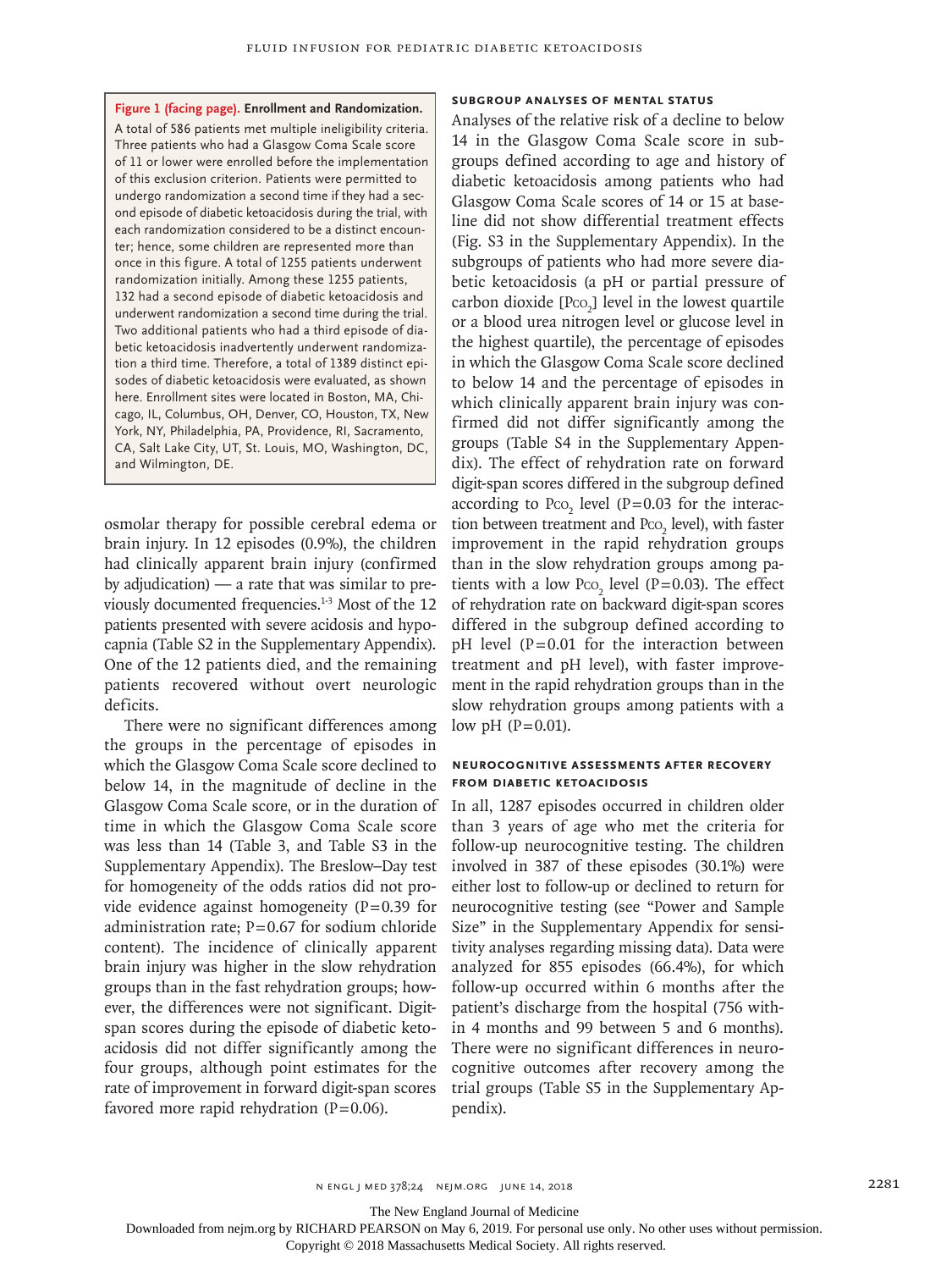# **Results among Patients Treated According to the Protocol**

Fluid hydration regimens that were administered in 115 episodes (8.3%), including 107 (7.9%) analyzed for the primary outcome, deviated sufficiently from the assigned treatment regimen that the rate of administration or sodium chloride content of the fluid was more similar to other treatment regimens than to the assigned regimen. We excluded these episodes and re-

peated the analyses to determine whether these protocol deviations influenced the outcomes (Tables S6 and S7 in the Supplementary Appendix). The results of these analyses showed no significant differences among the groups.

# **Results among Patients According to Treatment Received**

We modeled continuous versions of fluid administration rate and sodium chloride content in

| Table 2. Demographic and Clinical Characteristics of the Trial Population.*                               |                                                                                          |                                                                                         |                                                                                          |                                                                                  |  |  |
|-----------------------------------------------------------------------------------------------------------|------------------------------------------------------------------------------------------|-----------------------------------------------------------------------------------------|------------------------------------------------------------------------------------------|----------------------------------------------------------------------------------|--|--|
| Variable                                                                                                  | <b>Fast Administration</b><br>of 0.45% Sodium<br><b>Chloride Solution</b><br>$(N = 344)$ | <b>Fast Administration</b><br>of 0.9% Sodium<br><b>Chloride Solution</b><br>$(N = 351)$ | <b>Slow Administration</b><br>of 0.45% Sodium<br><b>Chloride Solution</b><br>$(N = 345)$ | Slow Administration<br>of 0.9% Sodium<br><b>Chloride Solution</b><br>$(N = 349)$ |  |  |
| Demographic characteristics                                                                               |                                                                                          |                                                                                         |                                                                                          |                                                                                  |  |  |
| $Age - yr$                                                                                                | $11.5 + 4.06$                                                                            | $11.8 + 4.26$                                                                           | $11.6 + 4.09$                                                                            | $11.6 \pm 3.89$                                                                  |  |  |
| Age <6 yr - no. (%)                                                                                       | 43 (12.5)                                                                                | 42 (12.0)                                                                               | 42 (12.2)                                                                                | 35 (10.0)                                                                        |  |  |
| Race - no./total no. (%) <sup>+</sup>                                                                     |                                                                                          |                                                                                         |                                                                                          |                                                                                  |  |  |
| White                                                                                                     | 235/327 (71.9)                                                                           | 232/328 (70.7)                                                                          | 247/331 (74.6)                                                                           | 243/329 (73.9)                                                                   |  |  |
| Black                                                                                                     | 73/327 (22.3)                                                                            | 82/328 (25.0)                                                                           | 68/331 (20.5)                                                                            | 63/329 (19.1)                                                                    |  |  |
| Other                                                                                                     | 19/327(5.8)                                                                              | 14/328(4.3)                                                                             | 16/331(4.8)                                                                              | 23/329(7.0)                                                                      |  |  |
| Hispanic ethnic group - no./total no. (%) <sup>+</sup>                                                    | 48/331 (14.5)                                                                            | 62/335 (18.5)                                                                           | 49/329 (14.9)                                                                            | 69/342 (20.2)                                                                    |  |  |
| Male sex - no. $(%)$                                                                                      | 165 (48.0)                                                                               | 164 (46.7)                                                                              | 158 (45.8)                                                                               | 163(46.7)                                                                        |  |  |
| Diabetes history                                                                                          |                                                                                          |                                                                                         |                                                                                          |                                                                                  |  |  |
| Previous diagnosis of diabetes - no. (%)                                                                  | 174 (50.6)                                                                               | 182 (51.9)                                                                              | 185 (53.6)                                                                               | 192 (55.0)                                                                       |  |  |
| Duration of diabetes - yr                                                                                 | $4.8 \pm 3.1$                                                                            | $5.1 \pm 3.2$                                                                           | $4.9 \pm 3.4$                                                                            | $4.8 \pm 3.3$                                                                    |  |  |
| History of severe hypoglycemia - no./total no. (%)                                                        |                                                                                          |                                                                                         |                                                                                          |                                                                                  |  |  |
| None                                                                                                      | 135/170 (79.4)                                                                           | 139/178 (78.1)                                                                          | 144/183 (78.7)                                                                           | 154/188 (81.9)                                                                   |  |  |
| 1 or 2 episodes                                                                                           | 20/170 (11.8)                                                                            | 26/178 (14.6)                                                                           | 29/183 (15.8)                                                                            | 25/188 (13.3)                                                                    |  |  |
| >2 episodes                                                                                               | 15/170(8.8)                                                                              | 13/178(7.3)                                                                             | 10/183(5.5)                                                                              | 9/188(4.8)                                                                       |  |  |
| Previous episodes of diabetic ketoacidosis<br>among patients with known diabetes<br>$-$ no./total no. (%) |                                                                                          |                                                                                         |                                                                                          |                                                                                  |  |  |
| None                                                                                                      | 42/173 (24.3)                                                                            | 34/181 (18.8)                                                                           | 60/182 (33.0)                                                                            | 58/189 (30.7)                                                                    |  |  |
| $1$ or $2$                                                                                                | 74/173 (42.8)                                                                            | 83/181 (45.9)                                                                           | 67/182(36.8)                                                                             | 77/189 (40.7)                                                                    |  |  |
| >2                                                                                                        | 57/173 (32.9)                                                                            | 64/181 (35.4)                                                                           | 55/182 (30.2)                                                                            | 54/189 (28.6)                                                                    |  |  |
| Glycated hemoglobin level in previous yr - %;                                                             | $10.6 \pm 2.0$                                                                           | $10.8 \pm 1.8$                                                                          | $10.7 \pm 1.9$                                                                           | $10.5 \pm 2.0$                                                                   |  |  |
| Mental status at randomization                                                                            |                                                                                          |                                                                                         |                                                                                          |                                                                                  |  |  |
| Glasgow Coma Scale score at randomization - no. (%)                                                       |                                                                                          |                                                                                         |                                                                                          |                                                                                  |  |  |
| $<$ 14                                                                                                    | 7(2.0)                                                                                   | 6(1.7)                                                                                  | 7(2.0)                                                                                   | 8(2.3)                                                                           |  |  |
| 14                                                                                                        | 23(6.7)                                                                                  | 25(7.1)                                                                                 | 26(7.5)                                                                                  | 25(7.2)                                                                          |  |  |
| 15                                                                                                        | 314 (91.3)                                                                               | 320 (91.2)                                                                              | 312 (90.4)                                                                               | 316 (90.5)                                                                       |  |  |
| Forward digit-span recall                                                                                 | $7.13 \pm 2.39$                                                                          | $7.12 + 2.28$                                                                           | $7.25 + 2.07$                                                                            | $7.46 + 2.37$                                                                    |  |  |
| Backward digit-span recall¶                                                                               | $5.54 \pm 2.31$                                                                          | $5.47 \pm 2.25$                                                                         | $5.51 \pm 2.30$                                                                          | $5.76 \pm 2.31$                                                                  |  |  |

2282 2282 N ENGL J MED 378;24 NEJM.ORG JUNE 14, 2018

The New England Journal of Medicine

Downloaded from nejm.org by RICHARD PEARSON on May 6, 2019. For personal use only. No other uses without permission.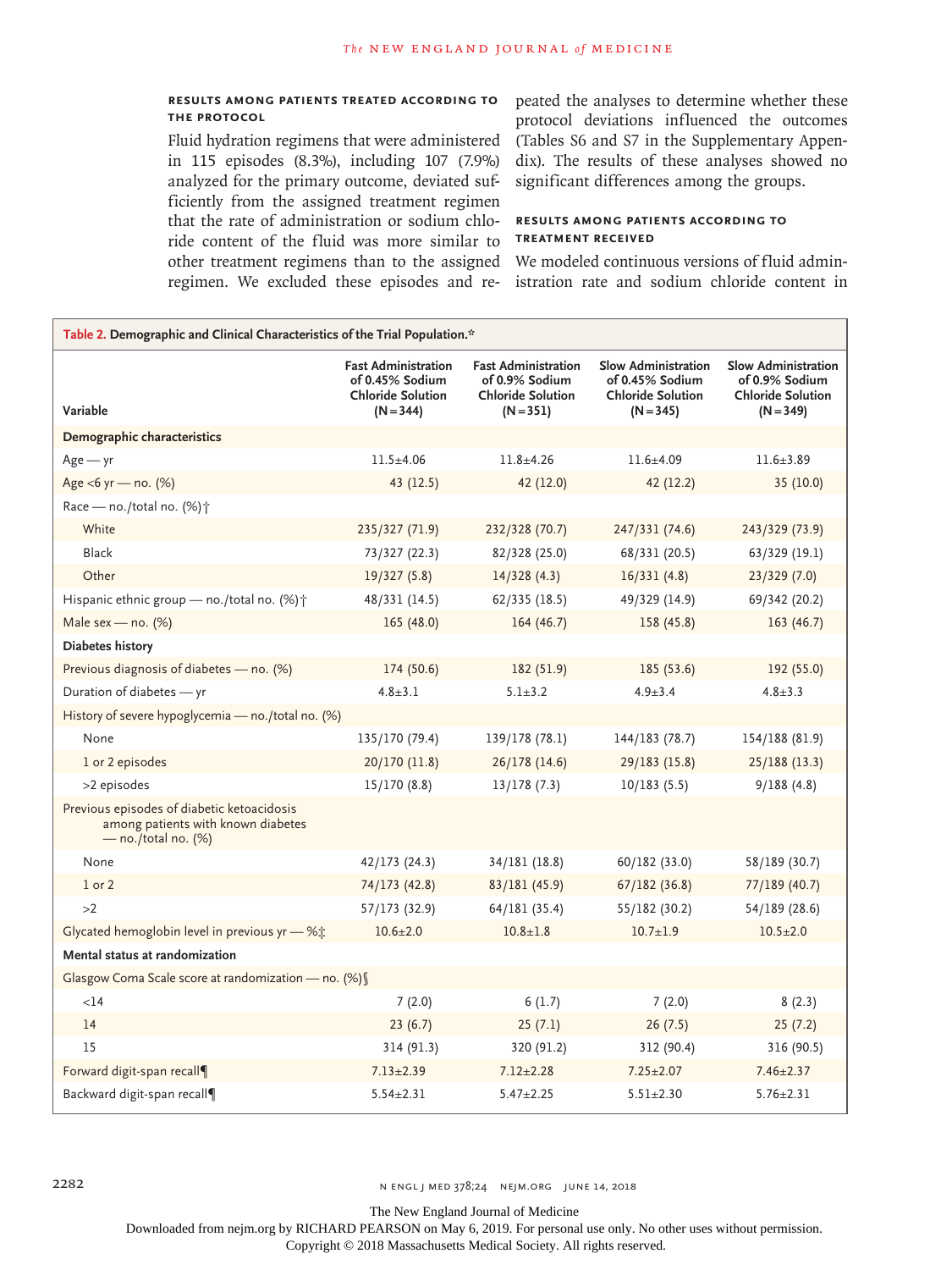| Table 2. (Continued.)             |                                                                                          |                                                                                         |                                                                                   |                                                                                  |  |  |  |  |
|-----------------------------------|------------------------------------------------------------------------------------------|-----------------------------------------------------------------------------------------|-----------------------------------------------------------------------------------|----------------------------------------------------------------------------------|--|--|--|--|
| Variable                          | <b>Fast Administration</b><br>of 0.45% Sodium<br><b>Chloride Solution</b><br>$(N = 344)$ | <b>Fast Administration</b><br>of 0.9% Sodium<br><b>Chloride Solution</b><br>$(N = 351)$ | Slow Administration<br>of 0.45% Sodium<br><b>Chloride Solution</b><br>$(N = 345)$ | Slow Administration<br>of 0.9% Sodium<br><b>Chloride Solution</b><br>$(N = 349)$ |  |  |  |  |
| Laboratory values at presentation |                                                                                          |                                                                                         |                                                                                   |                                                                                  |  |  |  |  |
| $Glucose - mg/dl$                 | $519 + 153$                                                                              | $524 + 150$                                                                             | $523 + 170$                                                                       | $522 + 156$                                                                      |  |  |  |  |
| Blood urea nitrogen - mg/dl       | $17 + 8$                                                                                 | $17+7$                                                                                  | $17 + 9$                                                                          | $17+7$                                                                           |  |  |  |  |
| pH                                | $7.17+0.09$                                                                              | $7.16+0.10$                                                                             | $7.16+0.10$                                                                       | $7.16+0.11$                                                                      |  |  |  |  |
| Sodium - mmol/liter               | $134+5$                                                                                  | $134 + 5$                                                                               | $134 + 5$                                                                         | $134+5$                                                                          |  |  |  |  |
| Bicarbonate - mmol/liter          | $9\pm3$                                                                                  | $9\pm3$                                                                                 | $9\pm3$                                                                           | $9\pm3$                                                                          |  |  |  |  |
| $P_{CO2}$ – mm Hg                 | $26+7$                                                                                   | $26+7$                                                                                  | $26 + 8$                                                                          | $27+7$                                                                           |  |  |  |  |

\* Plus–minus values are means ±SD. There were no significant differences (P<0.05) between the groups in any of the comparisons according to Kruskal–Wallis tests for continuous variables and chi-square tests for categorical variables. Patients were permitted to undergo randomization a second time if they had a second episode of diabetic ketoacidosis during the trial, with each randomization considered to be a distinct encounter; therefore, a patient could be represented in more than one group. A total of 132 patients had a second episode of diabetic ketoacidosis and underwent randomization a second time during the trial. Two additional patients who had a third episode of diabetic ketoacidosis inadvertently underwent randomization a third time. Therefore, a total of 1389 distinct episodes of diabetic ketoacidosis were evaluated Data shown are based on encounters. Percentages may not sum to 100 because of rounding. To convert the values for glucose to millimoles per liter, multiply by 0.05551. To convert the values for blood urea nitrogen to millimoles per liter, multiply by 0.357.

† Race and ethnic group were determined by either patient report or review of medical records.

‡ Data were available for 173, 173, 177, and 184 patients in the four listed groups, respectively.

Scores range from 3 to 15, with lower scores indicating worse mental status.

¶ Scores range from 0 to 16, with higher scores indicating better short-term memory. In the digit span test, participants are asked to repeat a sequence of numbers presented orally. In the "forward" task, participants are asked to repeat numbers in order, as presented. In the "backward" task, participants are asked to list the numbers in reverse order. The test stops when participants report the incorrect sequence twice for a given digit-span length.

regression analyses. To account for influences of administration was associated with a higher inclinical presentation on decisions of the clinicians to deviate from assigned treatment regimens, we included covariates that reflected the severity of diabetic ketoacidosis (levels of pH, Pco<sub>2</sub>, glucose, sodium, and blood urea nitrogen), age, and whether the diabetes was new-onset or preexisting. Again, no significant effects of either fluid administration rate or sodium chloride content on acute neurologic outcomes were found (data not shown).

## **Nonneurologic Adverse Events**

Hyperchloremic acidosis was more common among patients who received fluid that had a 0.9% sodium chloride content than among those who received fluid that had a 0.45% sodium chloride content and more common among patients who received fluid at a rapid rate than among those who received fluid at a slow rate (Table S8 in the Supplementary Appendix). The 0.9% sodium chloride regimens were also associated with a higher incidence of hypocalcemia and hypophosphatemia than were the 0.45% sodium chloride regimens. A rapid rate of fluid cidence of hypocalcemia but not a higher incidence of hypophosphatemia. Hypoglycemia and hypokalemia occurred at similar rates in the four groups. Serious adverse events occurred in less than 3% of participants (Table 4, and Table S9 in the Supplementary Appendix). The time to resolution of diabetic ketoacidosis and the duration of hospitalization were similar among the groups (Table S10 in the Supplementary Appendix).

# Discussion

In this randomized, controlled trial, with a 2-by-2 factorial design, that involved children with diabetic ketoacidosis, there were no significant differences in the rate of decline in mental status or in the rate of clinically apparent brain injury during treatment for diabetic ketoacidosis or in neurocognitive function after recovery from diabetic ketoacidosis among patients who received rehydration fluid at two different administration rates and with two different sodium chloride contents. The lowest rates of mental status decline and clinically apparent brain injury were in

The New England Journal of Medicine

Downloaded from nejm.org by RICHARD PEARSON on May 6, 2019. For personal use only. No other uses without permission.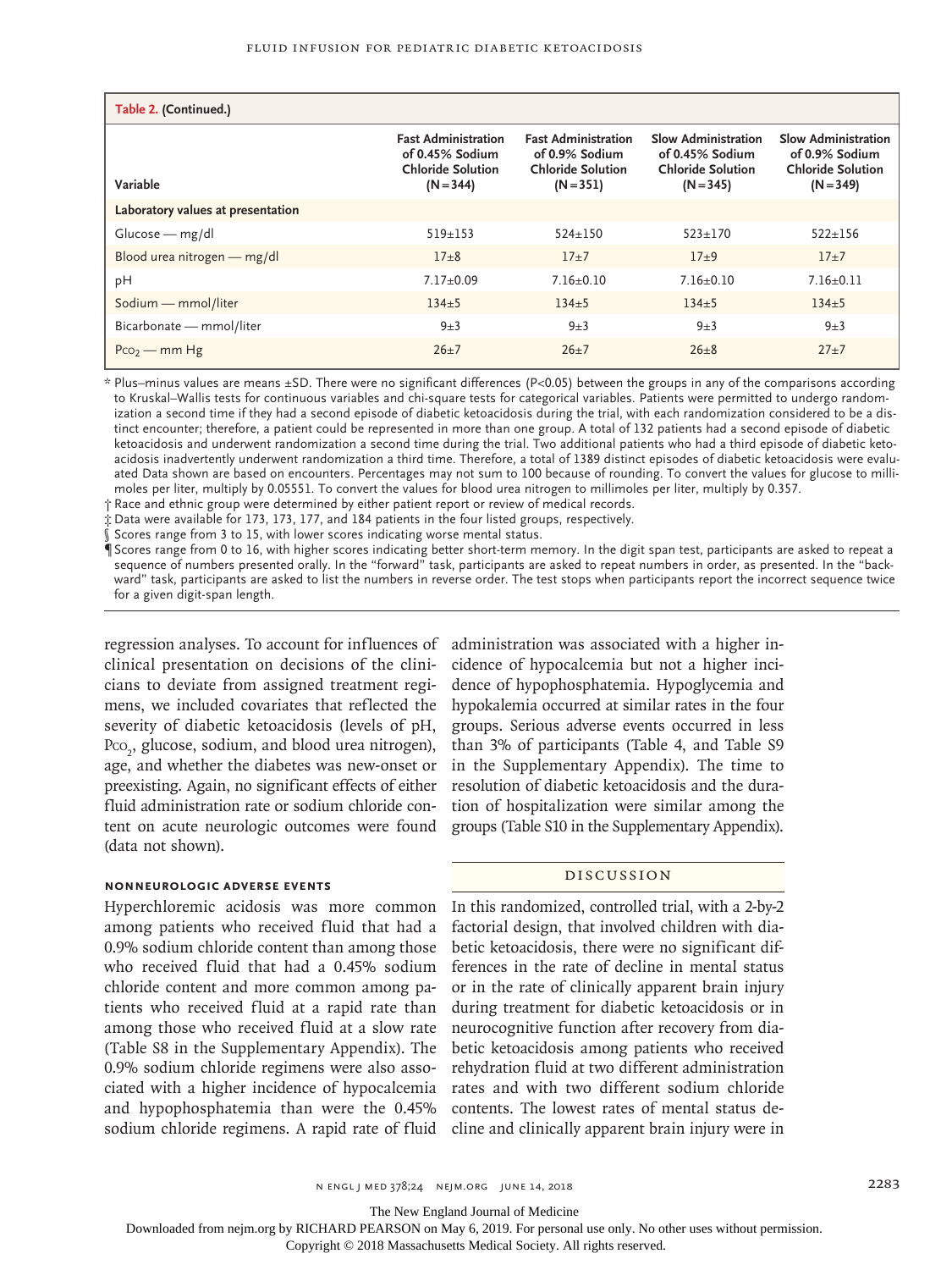| Table 3. Mental Status Changes during Treatment for Diabetic Ketoacidosis.*                                                                                                                                                                                                                                                                                                                                                                                                                                                                                                                                                                                                                                                                                                                                                                                                                   |                                                                   |                                                                  |                                                                   |                                                                  |                              |         |                                            |        |                            |
|-----------------------------------------------------------------------------------------------------------------------------------------------------------------------------------------------------------------------------------------------------------------------------------------------------------------------------------------------------------------------------------------------------------------------------------------------------------------------------------------------------------------------------------------------------------------------------------------------------------------------------------------------------------------------------------------------------------------------------------------------------------------------------------------------------------------------------------------------------------------------------------------------|-------------------------------------------------------------------|------------------------------------------------------------------|-------------------------------------------------------------------|------------------------------------------------------------------|------------------------------|---------|--------------------------------------------|--------|----------------------------|
| Outcome                                                                                                                                                                                                                                                                                                                                                                                                                                                                                                                                                                                                                                                                                                                                                                                                                                                                                       | Administration<br>Sodium Chloride<br>of 0.45%<br>Solution<br>Fast | Sodium Chloride<br>Administration<br>of 0.9%<br>Solution<br>Fast | Sodium Chloride<br>Administration<br>of 0.45%<br>Solution<br>Slow | Sodium Chloride<br>Administration<br>Solution<br>of 0.9%<br>Slow | Fast vs. Slow Administration |         | 0.45% vs. 0.9% Sodium<br>Chloride Solution |        | P Value for<br>Interaction |
|                                                                                                                                                                                                                                                                                                                                                                                                                                                                                                                                                                                                                                                                                                                                                                                                                                                                                               |                                                                   |                                                                  |                                                                   |                                                                  | Relative Risk<br>(95% Cl)    | P Value | Relative Risk<br>$(95%$ CI)                | PValue |                            |
| Primary outcome                                                                                                                                                                                                                                                                                                                                                                                                                                                                                                                                                                                                                                                                                                                                                                                                                                                                               |                                                                   |                                                                  |                                                                   |                                                                  |                              |         |                                            |        |                            |
| No. of episodes;                                                                                                                                                                                                                                                                                                                                                                                                                                                                                                                                                                                                                                                                                                                                                                                                                                                                              | 337                                                               | 345                                                              | 338                                                               | 341                                                              |                              |         |                                            |        |                            |
| Confirmed decline in Glasgow<br>Coma Scale score to $<$ 14<br>— no. (%) $\ddagger$                                                                                                                                                                                                                                                                                                                                                                                                                                                                                                                                                                                                                                                                                                                                                                                                            | 10(3.0)                                                           | 11(3.2)                                                          | 11(3.3)                                                           | 16 (4.7)                                                         | $0.76$<br>(0.44-1.33)        | 0.34    | $(0.46 - 1.40)$<br>0.80                    | 0.43   | 0.76                       |
| Secondary outcomes <sup>+</sup>                                                                                                                                                                                                                                                                                                                                                                                                                                                                                                                                                                                                                                                                                                                                                                                                                                                               |                                                                   |                                                                  |                                                                   |                                                                  |                              |         |                                            |        |                            |
| No. of episodes                                                                                                                                                                                                                                                                                                                                                                                                                                                                                                                                                                                                                                                                                                                                                                                                                                                                               | 344                                                               | 351                                                              | 345                                                               | 349                                                              |                              |         |                                            |        |                            |
| Clinically apparent brain injury<br>$-$ no. (%) $\ddagger$ $\delta$                                                                                                                                                                                                                                                                                                                                                                                                                                                                                                                                                                                                                                                                                                                                                                                                                           | 2(0.6)                                                            | 2(0.6)                                                           | 5(1.4)                                                            | 3(0.9)                                                           | $(0.15 - 1.64)$<br>0.49      | 0.24    | $(0.46 - 4.40)$<br>1.43                    | 0.53   | 1.00                       |
| Digit-span recall test, forward<br>slope                                                                                                                                                                                                                                                                                                                                                                                                                                                                                                                                                                                                                                                                                                                                                                                                                                                      | $0.065 \pm 0.010$                                                 | $0.058 + 0.010$                                                  | $0.046 \pm 0.010$                                                 | $0.039 + 0.010$                                                  |                              | 0.06    |                                            | 0.49   |                            |
| Digit-span recall test, backward<br>slope <sup>4</sup>                                                                                                                                                                                                                                                                                                                                                                                                                                                                                                                                                                                                                                                                                                                                                                                                                                        | $0.052 + 0.009$                                                   | $0.053 \pm 0.009$                                                | $0.042 \pm 0.009$                                                 | $0.043 + 0.009$                                                  |                              | 0.29    |                                            | 0.91   |                            |
| $\int$ These patients received mannitol, hypertonic saline, or endotracheal intubation after randomization, and an adjudication committee deemed each patient to have had clinically apparent<br>$\ddagger$ The results of this analysis were compared with the use of a Cochran–Mantel–Haenszel test stratified according to sodium chloride content (comparisons of fast vs. slow administra-<br>* Plus-minus values are means ±SE. Owing to the factorial nature of the trial, each patient is included in the comparisons of both administration rate and sodium chloride content.<br>†The data from 28 patients who had a baseline Glasgow Coma Scale score of less than 14 were excluded from the primary analysis and included in the secondary analyses.<br>tion rate), administration rate (comparisons of 0.45% vs. 0.9% sodium chloride content), and trial site.<br>brain injury. |                                                                   |                                                                  |                                                                   |                                                                  |                              |         |                                            |        |                            |
| with random patient-level intercept and slope terms and included fixed effects for trial site, time, and fluid administration rate and sodium chloride content. In cases in which a patient<br>¶Digit-span outcomes (scores ranging from 0 to 16, with higher scores indicating better short-term memory) over time were compared with the use of a mixed linear regression model<br>a digit sena Sala sena di a digit sena di a digit sena di alah dialah dia tanan dan dari menang kanang dia digit sena di akan daran daran daran daran daran daran daran daran daran daran                                                                                                                                                                                                                                                                                                                |                                                                   |                                                                  |                                                                   |                                                                  |                              |         |                                            |        |                            |

had a Glasgow Coma Scale score of less than 14, a digit span of zero was included in the accompanying 4-hour time interval. The digit-span results reported in this table refer to the ć ᇷ  $\frac{a}{1}$  $\frac{4}{5}$ nad a Glasgow Coma Scale score of less<br>slope parameter of the statistical model. slope parameter of the statistical model.

# **The NEW ENGLAND JOURNAL of MEDICINE**

2284 n engl j med 378;24 nejm.org June 14, 2018

The New England Journal of Medicine

Downloaded from nejm.org by RICHARD PEARSON on May 6, 2019. For personal use only. No other uses without permission.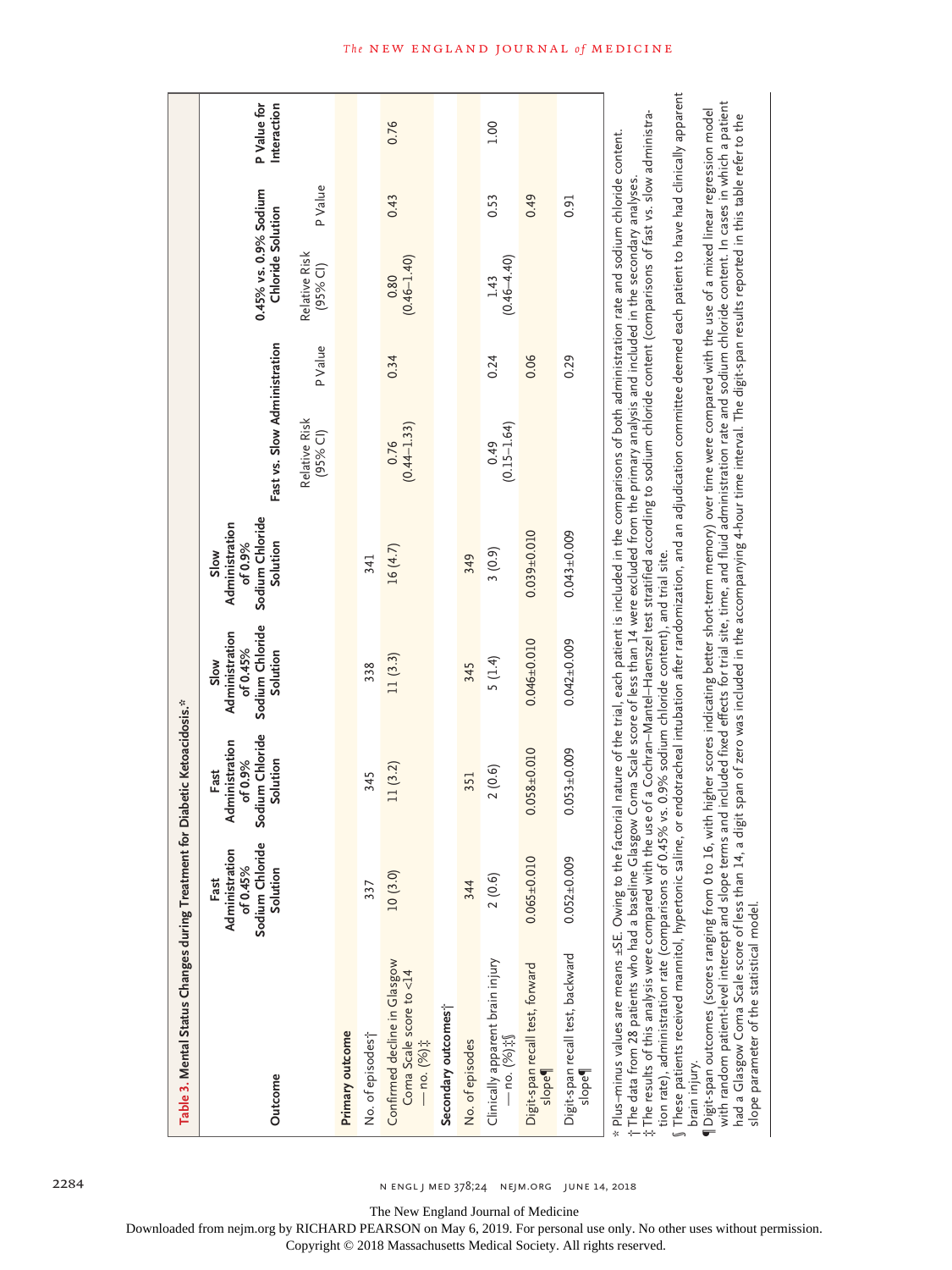| Table 4. Adverse Events.*                              |                                                                              |                                                                             |                                                                       |                                                                         |
|--------------------------------------------------------|------------------------------------------------------------------------------|-----------------------------------------------------------------------------|-----------------------------------------------------------------------|-------------------------------------------------------------------------|
| Variable                                               | <b>Fast Administration</b><br>of 0.45%<br>Sodium Chloride<br><b>Solution</b> | <b>Fast Administration</b><br>of 0.9%<br>Sodium Chloride<br><b>Solution</b> | Slow Administration<br>of 0.45%<br>Sodium Chloride<br><b>Solution</b> | Slow Administration<br>of $0.9\%$<br>Sodium Chloride<br><b>Solution</b> |
| Any adverse event - no. of episodes                    | 114                                                                          | 124                                                                         | 118                                                                   | 129                                                                     |
| Serious adverse event - no. (%)                        | 5(4.4)                                                                       | 4(3.2)                                                                      | 11(9.3)                                                               | 10(7.8)                                                                 |
| Outcome - no. (%)                                      |                                                                              |                                                                             |                                                                       |                                                                         |
| Recovery, with return to baseline<br>status            | 102 (89.5)                                                                   | 109 (87.9)                                                                  | 108 (91.5)                                                            | 118 (91.5)                                                              |
| Recovery with sequelae                                 | 1(0.9)                                                                       | 1(0.8)                                                                      | 1(0.8)                                                                | 1(0.8)                                                                  |
| Persistence of symptoms                                | 10(8.8)                                                                      | 14(11.3)                                                                    | 9(7.6)                                                                | 10(7.8)                                                                 |
| Death                                                  | 1(0.9)                                                                       | $\mathbf{0}$                                                                | $\mathbf{0}$                                                          | $\mathbf{0}$                                                            |
| Severity - no. (%)                                     |                                                                              |                                                                             |                                                                       |                                                                         |
| Mild                                                   | 95 (83.3)                                                                    | 96 (77.4)                                                                   | 89 (75.4)                                                             | 98 (76.0)                                                               |
| Moderate                                               | 12(10.5)                                                                     | 25 (20.2)                                                                   | 22 (18.6)                                                             | 30 (23.3)                                                               |
| Severe                                                 | 7(6.1)                                                                       | 3(2.4)                                                                      | 7(5.9)                                                                | 1(0.8)                                                                  |
| Expected event - no. (%)                               | 58 (50.9)                                                                    | 56 (45.2)                                                                   | 64 (54.2)                                                             | 68 (52.7)                                                               |
| Common clinical adverse events<br>$-$ no. $(%)\dot{+}$ |                                                                              |                                                                             |                                                                       |                                                                         |
| Headache                                               | 29 (25.4)                                                                    | 16(12.9)                                                                    | 23 (19.5)                                                             | 28 (21.7)                                                               |
| Oropharyngeal pain                                     | 9(7.9)                                                                       | 11(8.9)                                                                     | 10(8.5)                                                               | 9(7.0)                                                                  |
| Pyrexia                                                | 8(7.0)                                                                       | 11(8.9)                                                                     | 8(6.8)                                                                | 10(7.8)                                                                 |
| Abdominal pain                                         | 2(1.8)                                                                       | 11(8.9)                                                                     | 7(5.9)                                                                | 3(2.3)                                                                  |
| Constipation                                           | 3(2.6)                                                                       | 4(3.2)                                                                      | 2(1.7)                                                                | 11(8.5)                                                                 |

\* These data were analyzed in the safety population (all patients who underwent randomization and received any trial fluid). Because patients were permitted to undergo randomization twice, a patient could be represented in more than one group. Data are based on patient encounters (i.e., episodes of diabetic ketoacidoses) rather than on individual patients. An episode in which multiple adverse events of the same type occurred is counted once. An episode in which multiple adverse events of different types occurred is counted once for each type of adverse event. In cases in which multiple adverse events occurred in an episode, the most serious adverse event was used to describe seriousness, outcome, and severity.

† Common clinical adverse events were events that were reported in six or more patients in any group, excluding adverse events that were counted either as trial outcomes (mental status changes or brain injuries) or as expected nonneurologic adverse events (e.g., hypoglycemia or electrolyte abnormalities) (Table S8 in the Supplementary Appendix).

the rapid-rehydration groups, although the differences from other groups were not significant. Furthermore, analyses of the subgroups of patients who had more severe diabetic ketoacidosis suggested faster improvement in digit-span recall in the rapid fluid-administration groups than in the slow fluid-administration groups. These findings underscore the lack of a causal association between rapid fluid administration and diabetic ketoacidosis–related brain injury.

Clinically apparent diabetic ketoacidosis–related brain injury occurs infrequently but is an important cause of neurologic damage and death among children with diabetes.<sup>1-3,22-24</sup> Subtle brain injury often occurs during treatment for diabetic

ketoacidosis in children and may contribute to cognitive decline.4-9 Excessive fluid administration, which may result in rapid osmotic changes, has been widely suspected to cause brain in $jury, <sup>11,25,26</sup>$  but a more recent hypothesis suggests that cerebral hypoperfusion and the effects of reperfusion, along with neuroinflammation, are central to diabetic ketoacidosis–related brain injury.2,27-29 The latter hypothesis is consistent with reports that document symptomatic and even fatal brain injury occurring before the initiation of treatment for diabetic ketoacidosis.<sup>2,30</sup> Furthermore, although cerebral edema is a feature of clinically apparent brain injury, edema often develops hours or days after a diagnosis of

The New England Journal of Medicine

Downloaded from nejm.org by RICHARD PEARSON on May 6, 2019. For personal use only. No other uses without permission.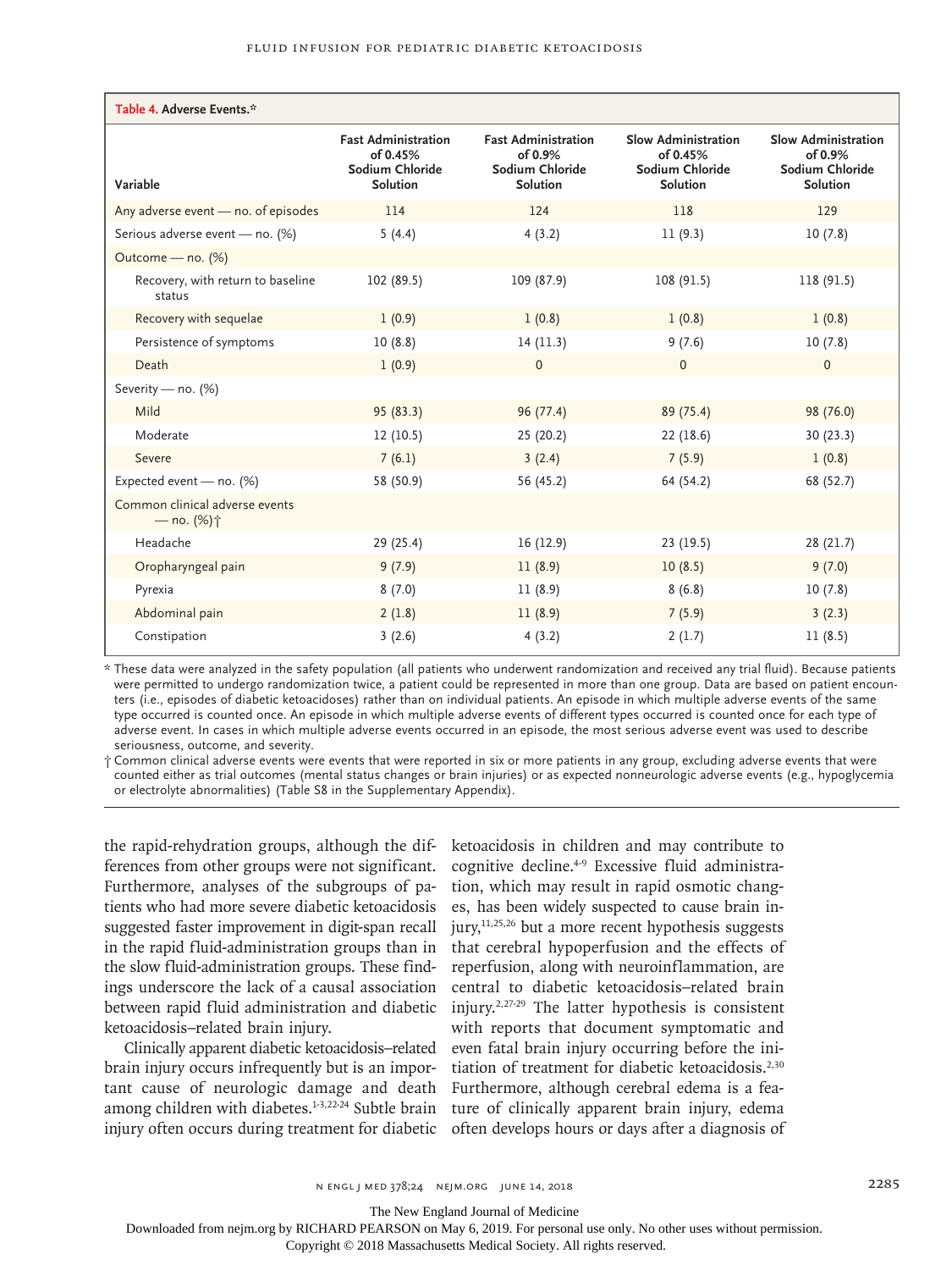brain injury, $19$  a finding that suggests that edema may be a consequence, rather than the cause, of brain injury.

Studies involving children with diabetic ketoacidosis and studies in rodent models suggest similarities between diabetic ketoacidosis–related brain injury and ischemia–reperfusion injury. These include low cerebral blood flow and braincell swelling, along with low levels of high-energy phosphates in the brain and elevated lactate levels, during untreated episodes of diabetic ketoacidosis and cerebral hyperemia and vasogenic edema during treatment for diabetic ketoacidosis.27-29,31-33 Although alterations in cerebral blood flow may be involved in diabetic ketoacidosis– related brain injury, the severity of cerebral hypoperfusion is unlikely to be sufficient to cause brain injury in the absence of other contributing factors. Diabetic ketoacidosis is associated with marked systemic increases in inflammatory cytokines and chemokines that may contribute to brain injury by activating cerebrovascular endothelia and increasing leukocyte adhesion.<sup>16,34-36</sup> Elevated levels of matrix metalloproteinase may promote blood–brain barrier dysfunction.37

The current trial has several limitations. First, the fluid administration rates were selected to represent upper and lower boundaries of current protocols used to treat pediatric diabetic ketoacidosis. It is possible that the use of administration rates outside this range may have resulted in different outcomes. However, given that the lowest rate of decline in mental status occurred in the group that received rapid rehydration with 0.45% sodium chloride solution, it seems unlikely that larger differences between protocols would have instead favored slower rehydration. Second, clinically apparent brain injury occurs in less than 1% of episodes, making it impractical to design a trial with sufficient statistical power to detect differences in this outcome. We used alterations in mental status as an indicator of subtle brain injury because children who have abnormal Glasgow Coma Scale scores during treatment for diabetic ketoacidosis are more likely to have subtle cerebral edema (on magnetic resonance imaging) than those who have normal mental status during treatment.<sup>31,38</sup> Nonetheless, it is possible that declines in Glasgow Coma Scale scores that occur during treatment for diabetic ketoacidosis reflect physiological processes that are different from those responsible for clinically apparent brain injury. Third, statistical power may have been reduced by the inclusion of repeat episodes, although such a reduction would be small.

In conclusion, in this prospective, randomized trial, neither the rate of administration nor the sodium chloride content of intravenous fluids significantly influenced neurologic outcomes of diabetic ketoacidosis in children.

The content and conclusions of this article are those of the authors and should not be construed as the official position or policy of, nor should any endorsements be inferred by, the Health Resources and Services Administration, the Department of Health and Human Services, or the U.S. government.

Supported by the Eunice Kennedy Shriver National Institute of Child Health and Human Development (grant U01HD062417) and the Emergency Medical Services for Children Network Development Demonstration Program of the Maternal and Child Health Bureau, Health Resources and Services Administration, under cooperative agreement (awards U03MC00008, U03MC00001, U03MC00003, U03MC00006, U03MC00007, U03MC22684, and U03MC22685).

No potential conflict of interest relevant to this article was reported.

Disclosure forms provided by the authors are available with the full text of this article at NEJM.org.

We thank Marci Fjelstad and Amy Watson from the PECARN Data Coordinating Center for their assistance; the research coordinators in PECARN, without whom this trial would not have been possible; the clinicians in PECARN who enrolled children into this trial; the members of the data and safety monitoring board (Roger Lewis, M.D., Ph.D., Jeffrey Blumer, M.D., Ph.D., Andrew Bremer, M.D., Ph.D., Thomas Cook, Ph.D., and Beth Slomine, Ph.D., A.B.P.P.); and the members of the study outcome adjudication committee (Kathleen Meert, M.D., Jerry Zimmerman, M.D., Ph.D., and Robert Hickey, M.D.).

#### **Appendix**

The New England Journal of Medicine

Downloaded from nejm.org by RICHARD PEARSON on May 6, 2019. For personal use only. No other uses without permission.

The authors' affiliations are as follows: the Departments of Emergency Medicine (N.K., L.T.), Pediatrics (N.K., N.S.G.), and Psychology (S.G., C.S.P.), University of California Davis Health, University of California, Davis, School of Medicine, Sacramento; the Department of Pediatrics, University of Utah School of Medicine, Salt Lake City (J.E.S., C.S.O., T.C.C., J.M.D.); the Division of Emergency Medicine, Department of Pediatrics, Nationwide Children's Hospital, Ohio State University College of Medicine, Columbus (M.J.S.); the Division of Emergency Medicine, Department of Pediatrics, Colorado Children's Hospital, University of Colorado–Denver School of Medicine, Aurora (A.R.); the Division of Emergency Medicine, Department of Pediatrics, Texas Children's Hospital, Baylor College of Medicine, Houston (J.K.M.); the Division of Emergency Medicine, Department of Pediatrics, Children's Hospital of Philadelphia, Perelman School of Medicine at the University of Pennsylvania (S.R.M.), and the Division of Emergency Medicine, Nemours/A.I. duPont Hospital for Children, Sidney Kimmel Medical College at Thomas Jefferson University (J.E.B., A.D.D.) — both in Philadelphia; the Division of Emergency Medicine, Department of Pediatrics, Boston Children's Hospital, Harvard Medical School, Boston (L.E.N.); the Departments of Emergency Medicine and Pediatrics, Rhode Island Hospital, Warren Alpert Medical School of Brown University, Providence (A.G.); the